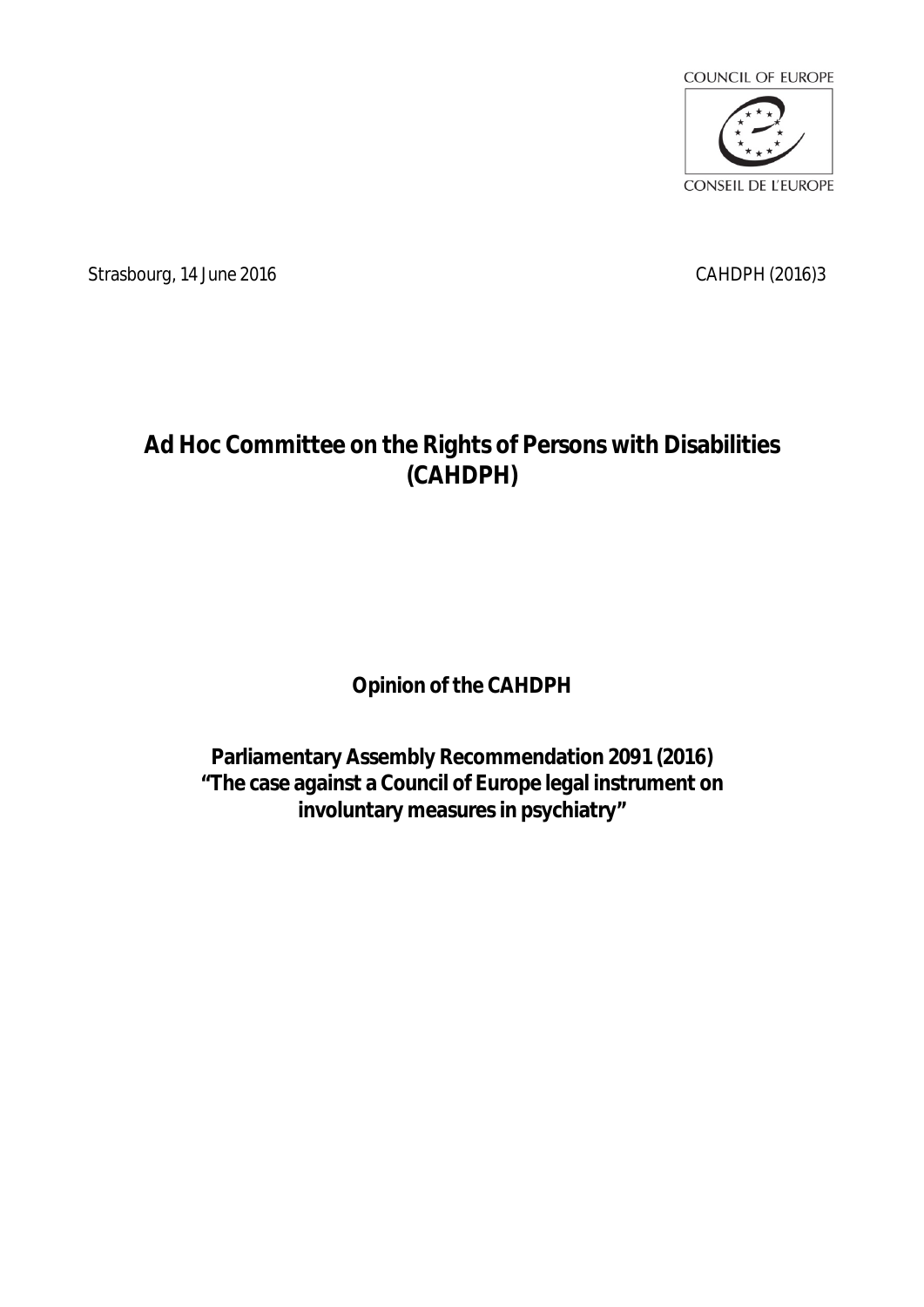- 1. The CAHDPH has taken note of the Parliamentary Assembly Recommendation 2091 (2016) "The case against a Council of Europe legal instrument on involuntary measures in psychiatry".
- 2. The CAHDPH recognises the concerns that prompted the Committee on Bioethics of the Council of Europe (DH-BIO) to work on this issue. Involuntary placement and involuntary treatment procedures may give rise to human rights violations.
- 3. The CAHDPH recalls the public consultations on a draft version of the additional protocol drafted by the DH-BIO and reaffirms its position regarding this document. According to its position, account should be taken of the relevant international legal instruments, notably the United Nations Convention on the Rights of Persons with Disabilities (UN CRPD), the guidelines and interpretation by the UN Committee on the Rights of Persons with Disabilities, the European Convention on Human Rights, and the relevant case-law of the European Court of Human Rights when preparing this draft additional protocol. They should be considered as points of departure for any work of the Council of Europe in this area, notably as regards restrictive measures.
- 4. The CAHDPH stresses that these texts reflect a "paradigm shift" to the rights of persons with disabilities: from the charitable and the medical approaches to disability to one which is firmly rooted in human rights and dignity. These are explicitly laid out in the UN CRPD, including equality and non-discrimination, as well as participation of persons with disabilities in all decisions affecting their lives, both at individual level and through their organisations.
- 5. The CAHDPH notes that the term "involuntary" should be clarified in the additional protocol drafted by the DH-BIO. Indeed, certain persons with disabilities could undergo disproportionate or unsuitable placement and/or treatment, without understanding its possible consequences.
- 6. The CAHDPH recalls the Parliamentary Assembly's Recommendation to the Committee on Bioethics (DH-BIO) "to focus its work on promoting alternatives to involuntary measures in psychiatry, including by devising measures to increase the involvement of persons with psychosocial disabilities in decisions affecting their health".
- 7. The CAHDPH agrees that there is a need to promote alternatives to involuntary measures in order to protect and promote the rights of persons with disabilities and improve the implementation of the UN CRPD. Further work in this field should be aimed at providing guidelines for improved safeguards with regard to involuntary placement and treatment.
- 8. The CAHDPH stresses that the rights of persons with disabilities enshrined in the UN CRPD need to be the starting point and fully taken into account in the work of DH-BIO. Furthermore, any new Council of Europe legal instrument on involuntary placement and involuntary treatment needs to be in conformity with the UN CRPD. While far from being exhaustive, issues such as using terms which are specific to the UN CRPD and guaranteeing the rights enshrined therein (e.g. persons with disabilities have the right to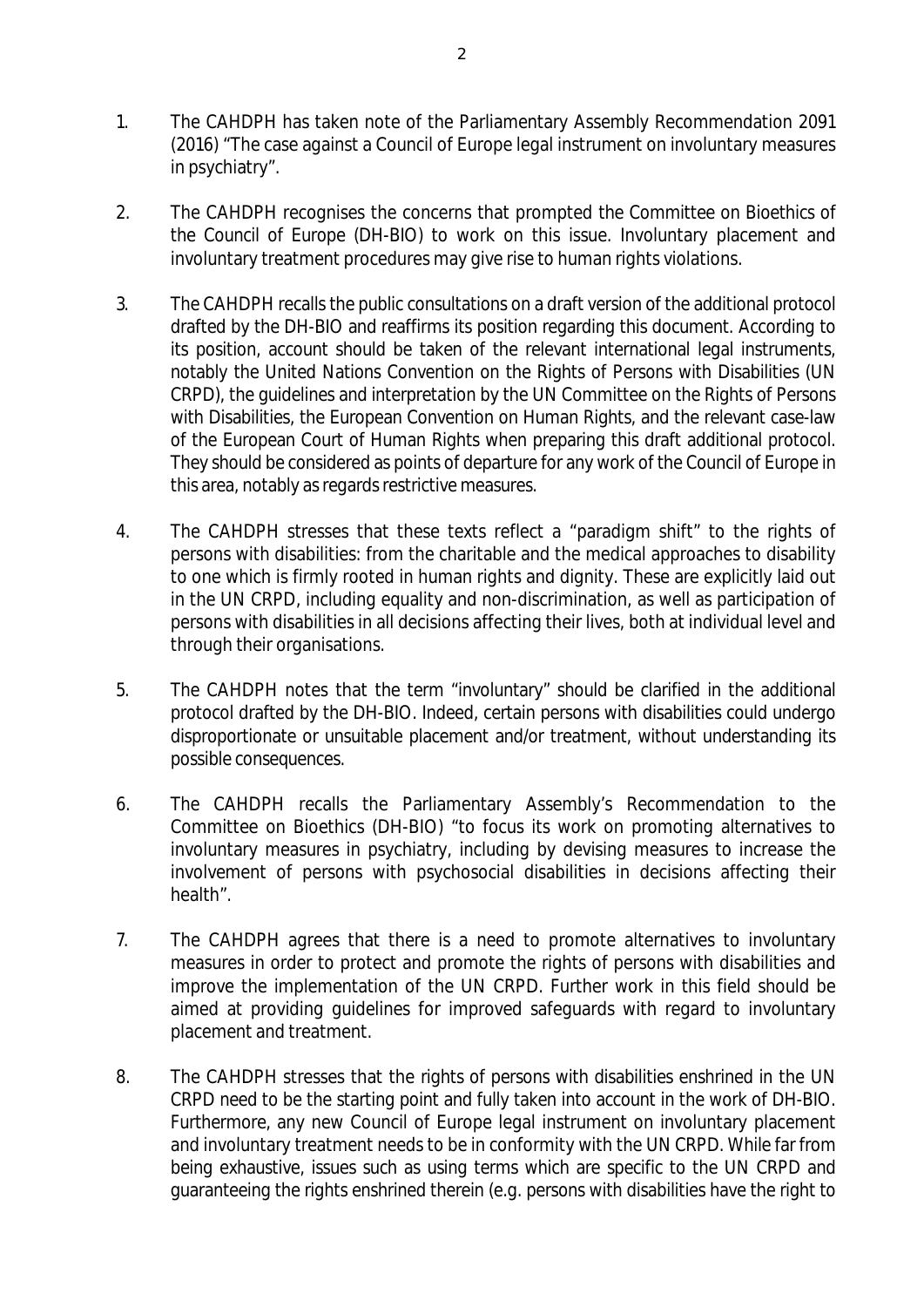recognition everywhere as persons before the law; persons with disabilities enjoy legal capacity on an equal basis with others in all aspects of life, etc.), are key for any new Council of Europe legal instrument in this area.

9. Finally, the CAHDPH looks forward to continuing working with the Parliamentary Assembly, the Human Rights Commissioner and the DH-BIO on this topic.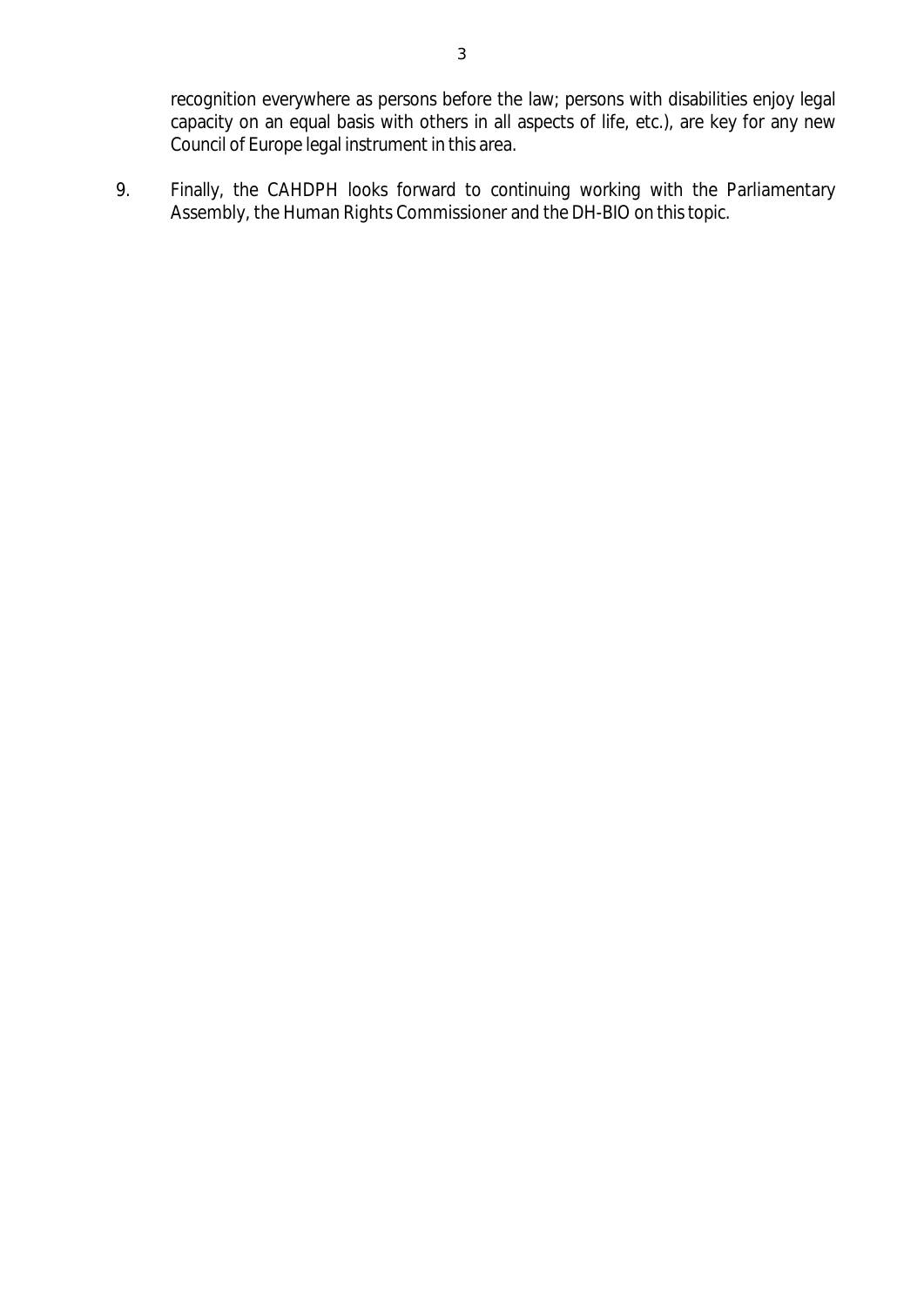## **PACE Recommendation 2091 (2016)**

## **The case against a Council of Europe legal instrument on involuntary measures in psychiatry**

Author(s): Parliamentary Assembly

Origin - *Assembly debate* on 22 April 2016 (18th Sitting) (see Doc. [14007,](http://assembly.coe.int/nw/xml/XRef/X2H-Xref-ViewHTML.asp?FileID=22575&lang=en) report of the Committee on Social Affairs, Health and Sustainable Development, rapporteur: Ms Guguli Magradze). *Text adopted by the Assembly* on 22 April 2016 (18th Sitting).

1. Involuntary placement and involuntary treatment procedures give rise to a large number of human rights violations in many member States, in particular in the context of psychiatry. Relevant provisions of the European Convention on Human Rights (ETS No. 5) and the Convention on Human Rights and Biomedicine (ETS No. 164, "Oviedo Convention"), as well as Committee of Ministers Recommendation Rec(2004)10 concerning the protection of the human rights and dignity of persons with mental disorder, authorise but strictly regulate the use of involuntary measures in psychiatry, with a view to protecting people with mental health problems (better termed "people with psychosocial disabilities") from human rights abuses.

2. Since 2013, the Committee on Bioethics of the Council of Europe (DH-BIO) has been working on drawing up an additional protocol to the Oviedo Convention, aimed at protecting the human rights and fundamental freedoms of people with mental disorders with regard to the use of involuntary placement and involuntary treatment.

3. While the Parliamentary Assembly understands the concerns that prompted the Committee on Bioethics to work on this issue, it has serious doubts about the added value of a new legal instrument in this field. Nevertheless, the Assembly's main concern about the future additional protocol relates to an even more essential question: that of its compatibility with the United Nations Convention on the Rights of Persons with Disabilities (CRPD).

4. During the public consultation on a draft version of the additional protocol conducted in 2015, a number of high-profile human rights bodies, including the Commissioner for Human Rights of the Council of Europe and the committee which is responsible for monitoring the implementation of the CRPD ("CRPD Committee"), expressed fundamental concerns about the draft additional protocol, underlining the incompatibility of its approach with that of the CRPD, and requested that the proposal to draw up a protocol be withdrawn.

5. The Assembly recalls that since its entry into force in 2008, the CRPD is the international benchmark in the field of disability, in the light of which measures taken at international and national levels are evaluated. Thus, the CRPD should be the point of departure for any work of the Council of Europe in this area.

6. The CRPD does not explicitly refer to involuntary placement or treatment of people with disabilities, including people with psychosocial disabilities. However, Article 14 on the right to liberty and security clearly states that the deprivation of liberty based on the existence of disability would be contrary to the CRPD.

7. The CRPD Committee interprets Article 14 as prohibiting the deprivation of liberty on the basis of disability even if additional criteria, such as dangerousness to one's self or others, are also used to justify it. The committee considers that mental health laws providing for such instances are incompatible with Article 14, are discriminatory in nature and amount to arbitrary deprivation of liberty, as other people who might be at risk of being a danger to themselves or others are not subjected to the same limitations of their rights. It also considers that forced treatment by psychiatric and other health and medical professionals is a violation of the right to equal recognition before the law and an infringement of the right to personal integrity, among others.

8. In view of the above, the Assembly concludes that any legal instrument that maintains a link between involuntary measures and disability will be discriminatory and thus violate the CRPD. It notes that the draft additional protocol maintains such a link, as having a "mental disorder" constitutes the basis of the involuntary treatment and placement, together with other criteria.

9. The Assembly notes that member States face challenges in reconciling the non-discrimination principles of the CRPD with traditional mental health-care and human rights provisions. It also notes that there is resistance from some member States to accept the above interpretation of the CRPD Committee. However, it considers that the